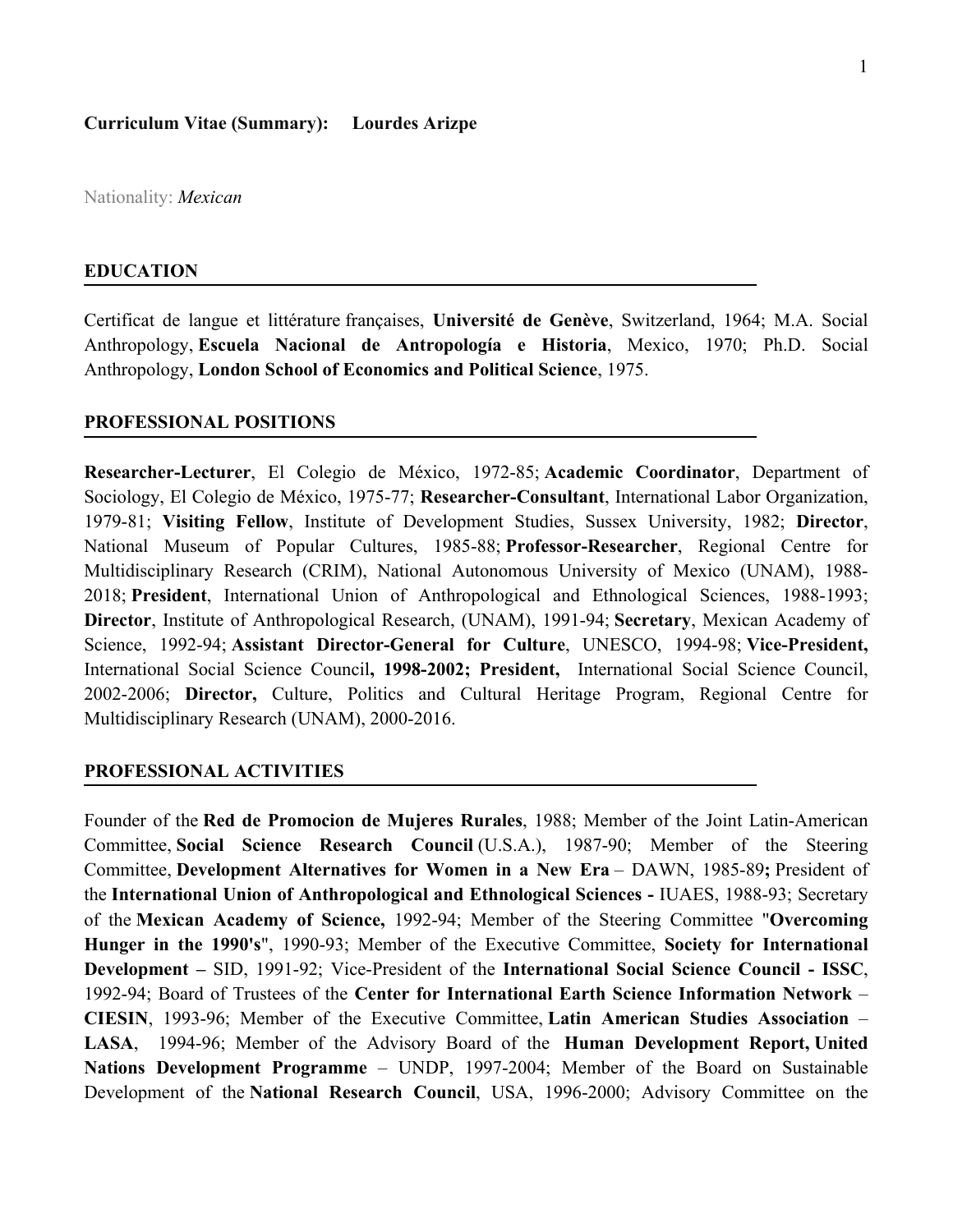Environment of the **International Council of Scientific Unions** - **ACE-ICSU**, 1996-2001; Member of the Advisory Group on Social Affairs for the Latin America and the Caribbean Region, **World Bank**, 1997; Member of the Jury for the Prize on International Scientific Cooperation, **American Association for the Advancement of Science (AAAS),** 1998–2000; Vice-President, **International Social Science Council** – **ISSC**, 1998-2000; Member of the **Advisory Group on Global Initiatives – UNDP,** 1999; Member of the International Advisory Council for the **United Nations History Project** 2000-2010**;** Chair of the Scientific Committee, **Unesco World Culture** Report vols. 1998, 2001; Chair of the Committee on Human Rights and Civil Liberties, **Mexican Council for the Reform of the State**, 2001; Member of the Advisory Council, **Institute of Social Studies**, The Hague, Netherlands, 2002-2008; Member of the Expert Group for the **International Convention for the Protection of Intangible Cultural Heritage**, 2001-2003; Consultant for the Program "World Cultures" of the **American Museum of Natural History**, New York, 2004; Coordinator, **Rockefeller Humanities Fellowship Program on "Mexican Transition: culture, migration, gender and violence", 2003-2006** at the Regional Centre for Multidisciplinary Research – CRIM-UNAM; Member of the Advisory Board of the **Human Development Report 2004 - UNDP** on **"**Cultural Freedom in a World of Diversity"; Member of the Governing Board of the **Mexican Council to Prevent Discrimination**, 2002-2006; Coordinator of the Manual on Social Practices, Rituals and Festivities for **Unesco,** 2003-2004; Organizer of the meeting on Research in the Social Sciences with the **Chinese Council of Social Science** in Beijing, 2004; Coordinator of the anthropology research project on "Cultural Interactions, Migration and Intangible Cultural Heritage", **Crim-Unam** 2005-2015; Member of the **International Association of Cultural Diversity**, 2006**;** Organizer of the **International Social Science Council Meeting**: "Social Sciences and Cultural Diversity" meeting held at the **Library of Alexandria**, November 12, 2006; Organizer of the Joint Meeting of the International Social Science Council and the International Council of Philosophy and Human Sciences held at the **Library of Alexandria**, 13-16 November, 2006; Sabbatical semester, École des Hautes Études en Sciences Sociales, Maison des Sciences de l´Homme, Paris, France, 2007; Member Committee for Development Policy, **Economic and Social Council, United Nations**, January, 2009-2015; Honorary Fellowship, M**anchester University**, U.K., 2014; Member of working group on **Risks of World Heritage**, American Science Academy and British Academy, 2016

#### **PUBLICATIONS (Research Books)**

- Parentesco y Economía en una Sociedad Nahua. Instituto Nacional Indigenista. Mexico, 1972. (Reedited by the Instituto Nacional Indigenista - 1990).
- **Indígenas en la Ciudad: el caso de las Marías**. Sepsetentas. Mexico, 1975. (Reedited SEP Ochentas, 1982).
- **Migración, Etnicismo y Cambio Económico: Un estudio de migrantes campesinos a la ciudad de México.** México: El Colegio de México.
- **El Reto del Pluralismo Cultural**. 1978. Mexico: Instituto Nacional Indigenista.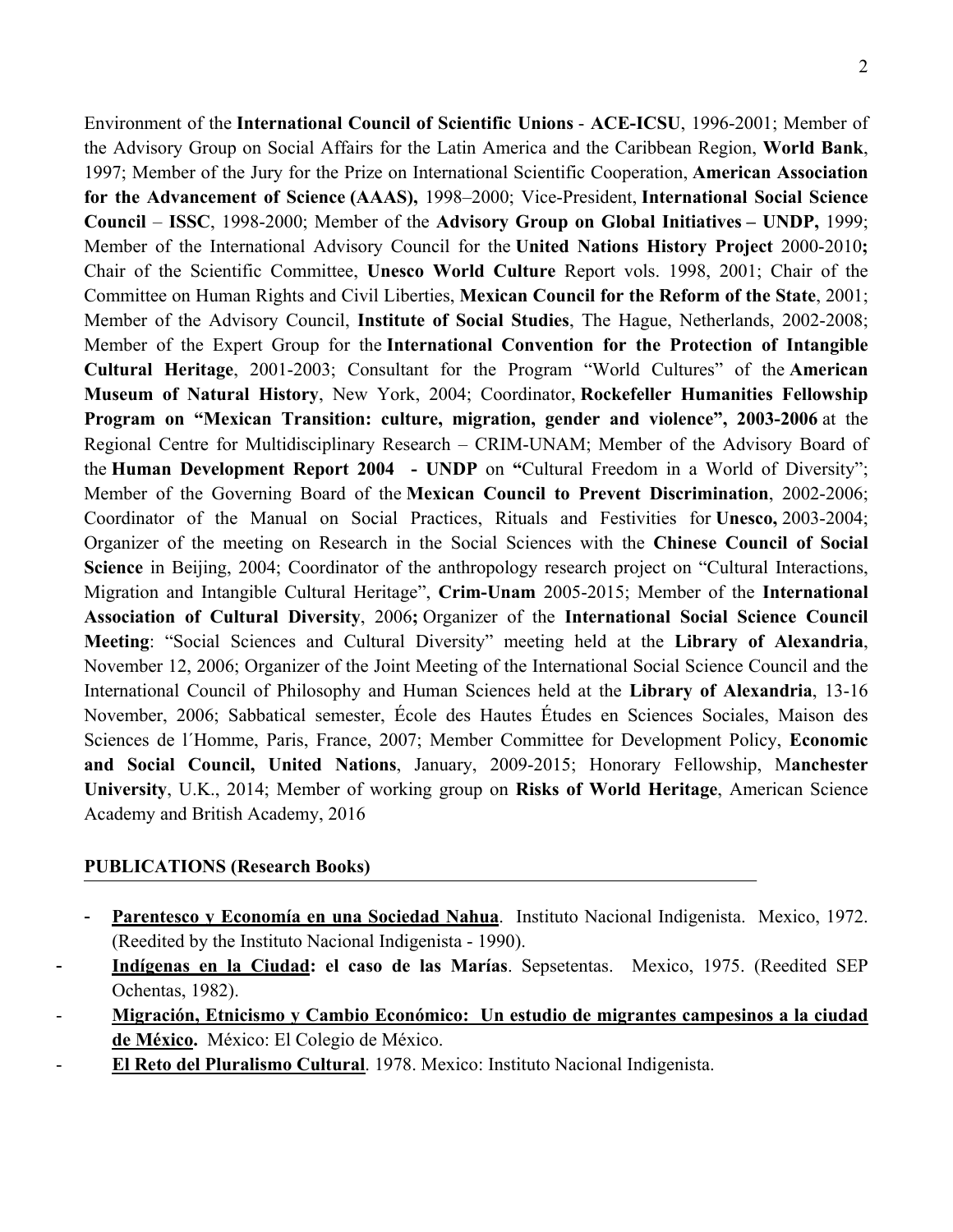- **Campesinado y Migración**. 1986. (Antología de artículos propios publicados). Mexico: Secretaría de Educación Pública.
- **La Mujer en el desarrollo de México y de América Latina**. 1990.(Antología de artículos propios publicados). México: CRIM-UNAM/Juan Pablos.
- **Cultura y desarrollo: una etnografía de las creencias de una comunidad mexicana**. El Colegio de México/UNAM/Miguel Ángel Porrúa. 1990. ( Won the "Fray Bernardino de Sahagún" Award of the National Anthropological Institute).
- (With F.Paz and M.Velazquez) 1995. **Culture and Global Change: Social Perceptions of Deforestation in the Lacandona Rain Forest.** Michigan, Ann Arbor: University of Michigan Press. Published in Spanish, 1996.
- **Patrimonio cultural Inmaterial de México: Ritos y Festividades**. 2009. Mexico: Cámara de Diputados, CRIM-UNAM and Miguel Ángel Porrúa.
	- **Culture, International Transactions and the Anthropocene**. 2O18. Germany, Heidelberg: Springer International Publishing. Published in Spanish, 2019. **Cultura, Transacciones Internacionales y el Antropoceno**. Mexico: Crim-Unam y M.A. Porrua.
- **Coordinator/Editor**
- **La Mujer y el Desarrollo, Vol. II**: "La Mujer y la Unidad Doméstica. (Comp.) Mexico: Ford Foundation, SEP-Diana. 1982.
- **Balance de la Antropología en América Latina y el Caribe.** (Comp. autores mexicanos) Mexico: UNAM-CRIM/Juan Pablos eds. 1993.
- **Antropología Breve de México.** (Comp autores latinoamericanos.) Mexico: Academia de la Investigación Científica. 1993.
- (With Priscilla Stone and David C. Major, eds). **Population and environment: rethinking the debate**. Westview, 1994.
- **Cultural Dimensions of Global Change: an Anthropological Approach**, (Editor: anthropology). 1997. Paris: UNESCO; Translated into Spanish, English and Portuguese. **Dimensiones culturales del cambio global.**1997. Mexico: Crim-Unam CRIM-UNAM.
- Los retos culturales de México, (coord.) CRIM/UNAM, Miguel Ángel Porrúa, Cámara de Diputados (LIX Legislatura), Mexico, 2004, pp. 388.
- **Los retos culturales de México frente a la globalización** (coord.) CRIM/UNAM, Miguel Ángel Porrúa, Cámara de Diputdos (LIX Legislatura), Mexico, 2006.
- **Patrimonio Cultural Cívico. La memoria política como capital social** (coord.) (2011). México: Cámara de Diputados, UNAM/Miguel Ángel Porrúa. 2011.
- **Compartir el patrimonio cultural Inmaterial: narrativas y representaciones**, (coord.). Mexico: CONACULTA/CRIM-UNAM. 2011.
- (With Cristina Amescua) **Anthropological Perspectives on Intangible Cultural Heritage.** Springer Briefs in Environment, Security, Development and Peace. Coord. Heidelberg, Germany. Springer International Publishing. 2013.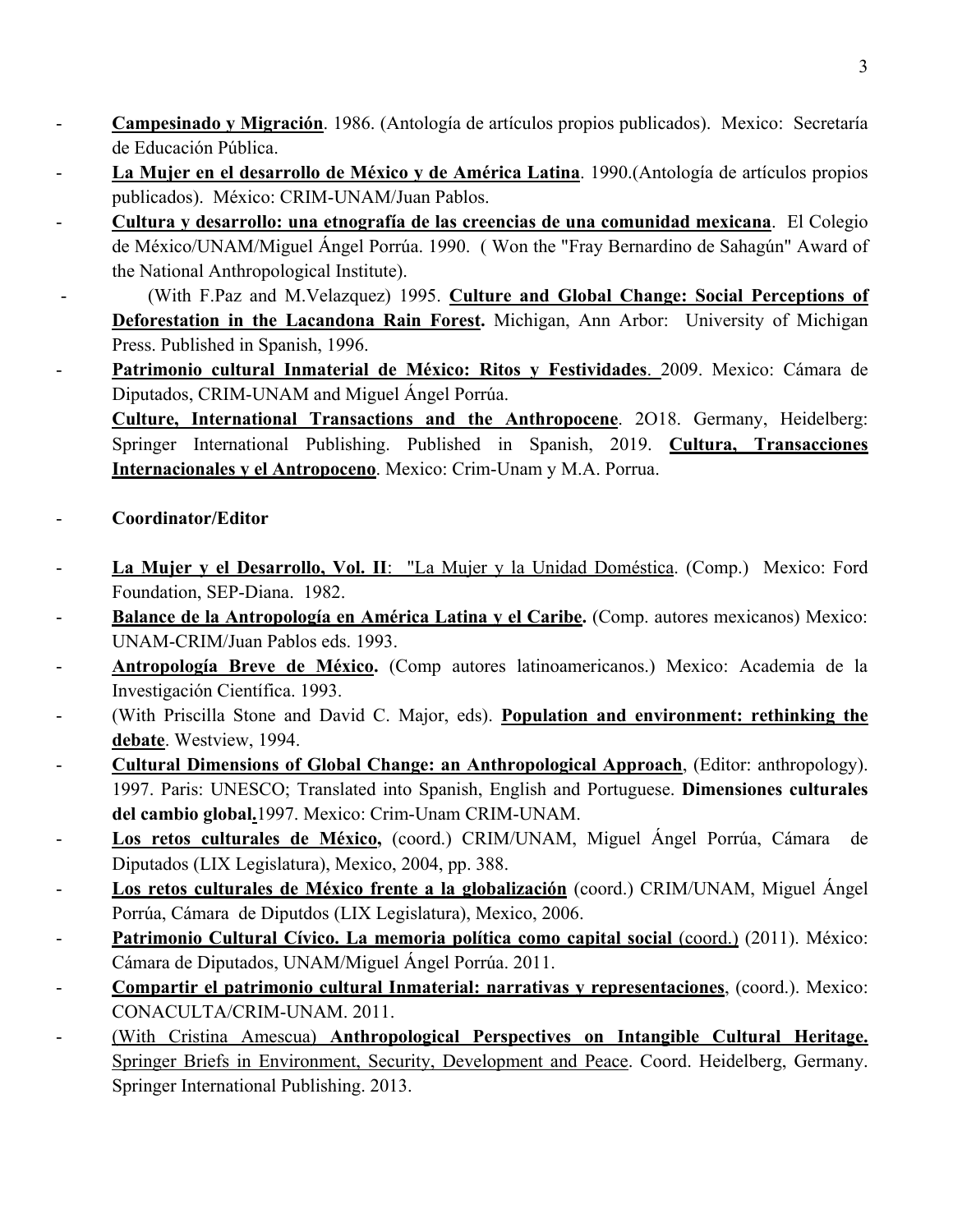- **Lourdes Arizpe A Mexican Pioneer in Anthropology**. SpringerBriefs on Pioneers in Science and Practice. Germany, Heidelberg: 2013.
- **Migration, Women and Social Development Key: Issues**. Serie Springer Briefs on Pioneers in Science and Practice. Germany, Heidelberg: Springer International Publishing, Crim-Unam. 2014.
- **Culture, Diversity and Heritage: Major Studies** (Comp) Springer Briefs on Pioneers in Science and Practice. Heidelbrg, Germany. Pp. 199. October 2015.
- (With Edith Perez Flores) **Siempre flor y canto: las flores en el patrimonio cultural inmaterial de México**(2014). Mexico. CRIM-UNAM y Miguel Ángel Porrúa. 2014.
- **Vivir para crear historia. Antología de estudios sobre desarrollo, migración, género e indígenas (comp.)** Mexico: Crim-Unam y Miguel Ángel Porrúa. 2015.
- (With Cristina Amescua, coords.) **Renovación y futuro del Patrimonio Cultural Inmaterial en México**. Mexico: Crim-Unam. 2017.

# *Other publications in English:*

- *Publication as a member of U.N. World Commission on Culture and Development*: **Our Creative Diversity**. 1995. Paris: UNESCO (L. Arizpe was responsible for its Secretariat).
- *Publications as Chair of Scientific Committee,* **World Culture Reports** (1998; 2001) Paris: UNESCO.
- *Publication as a member of the Group of Eminent Persons for a Dialogue of Civilizations*: **Crossing the Divide: a Dialogue of Civilizations**, 2002.
- *Publication as a member of the Committee for Development Policy, Economic and Social Council, United Nations:* **Achieving Sustainable Development in an Age of Climate Change**, Committee for Development Policy, United Nations, 2009.

# **AWARDS AND DISTINCTIONS**

-

**Fulbright-Hays scholarship**, 1978; **John D. Guggenheim scholarship**, 1982; **Award for Service to Indigenous Peoples**, **Instituto Nacional Indigenista**, 1978; member of the **Mexican Academy of Sciences**, 1986; **National System of Researchers,** Mexico, Level III, 1989-2002; **Fray Bernardino de Sahagun Prize** for Best Anthropological Book, National Institute of Anthropology and History, Mexico,1990; **Benigno Aquino Award** for Distinguished Service to Developing Countries, William and Mary College, USA, 1992; **Gorjanovic-Krambergeri Prize** of the Croatian Anthropological Society, Zagreb, Croatia, 1993; Member and Director of Secretariat for the of the **U.N. Commission on Culture and Development**, Director of its Secretariat, 1992-94; **Award for Distinguished Service in Culture**, Ministry of Culture, Pakistan, 1996; **Honorary Member, Royal Anthropology Institute**, United Kingdom, 1997; Guest speaker, **American Anthropological Association Conference**, Chicago, 1999; **Member of Group of Eminent Persons** for the U.N. Dialogue of Civilizations, 2000-01; Chair, **Committee on Human Rights and Civil Liberties**, Mexican Council for the Reform of the State, 2001; Chair, Committee on Principles, **Mexican Citizen´s Council against Discrimination**;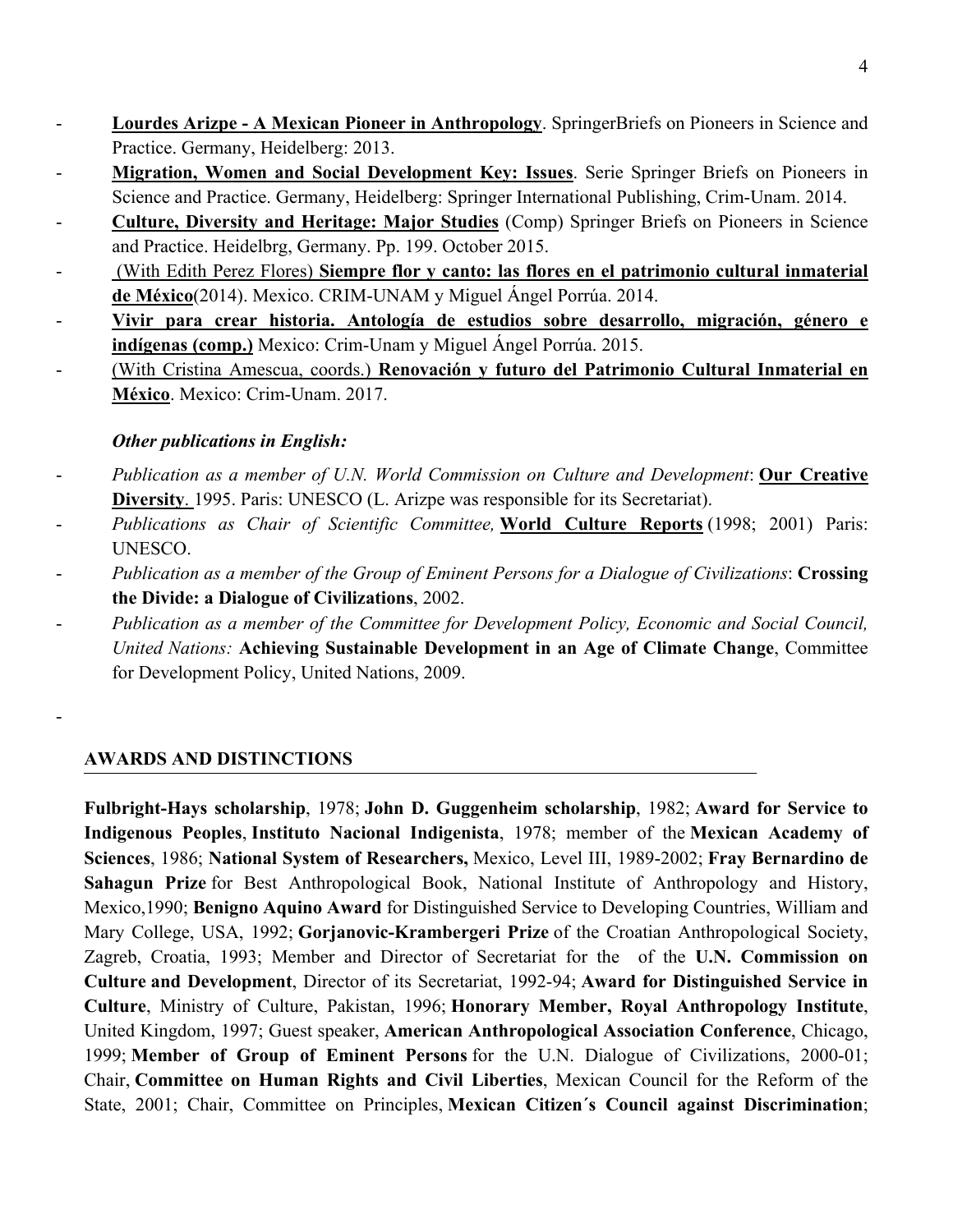Visiting Fellow, **Andres Bello Chair**, New York University, 2002; ; **Award of the Municipal Government of Zacualpan,** Morelos for activities aimed at revitalizing intangible cultural heritage, October 2004; President, International Social Science Council, 2002-2004, reelected 2004- 2008; **Lourdes Arizpe Award** on Political and Environmental Studies awarded every two years by the **American Anthropological Association**, 2004-2010; Member of the **Academic Faculty** of the **Economic Global Forum of Davos,** Switzerland 1999-2004; member, Board of Trustees of the **Library of Alexandria, Egypt**; Chair, **Board of the United Nations Research on Social Development Institute (UNRISD)** 2006-2016**; Women Investing in Women Award,** Semillas A.C., Mexico, 2006; **Keynote speaker,** session to commemorate the 25<sup>th</sup>anniversary of the Intergovernmental Conference on Cultural Policy held in Mexico City, at the **Chamber of Representatives of the National Congress**, Mexico, August 8, 2007; awarded **the National Order of Palmes Académiques**, France, 2007; **Honorary Doctorate**, University of Florida at Gainesville, Florida, USA, 2010; "Vasco de Quiroga Award" to the "Women of the Year 2011" by **Delegación Álvaro Obregón**, February 2011; awarded the **Medalla al Mérito** of the Universidad Veracruzana, Mexico 2010; Eminent guest at the graduation ceremony of the 2011-2012 promotion of **M2/MBA de Droit des Affaires et de Management-Gestion by L´École de Droit et Management de Paris**, Panthéon Assas-Sorbonne Universités, October 2012; Raymond Firth Distinguished Lecturer, at the Congress of the **International Union for Anthropological and Ethnological Sciences**, Manchester 2013; Award "Tribute to Women" given at the 60th Anniversary of the Women's Vote in Mexico, **Senate of the Republic, LXII Legislature**, Mexico, 2013. **Award "La Venera José Ma. Morelos y Pavón"** given to promoters of popular culture by the government of the State of Morelos 2014; **Honorary Research Fellow**, The University of Manchester, May-June 2014; **Visiting Scholar**, London School of Economics and Political Science, 2017; Award as a Pioneer in establishing the first Women Studies´ Program (PIEM) at El Colegio de México, March 2021.

# **SELECTED PUBLISHED ARTICLES AND CHAPTERS IN BOOKS**

"On Culture and Social Sustainability", in Development, 1997: 110-117. Reprint of article published in the same journal in 1989.

With Wolfgang Lutz "Population and Natural Resources", an Agenda for Science on Environment and Development . Cambridge: University of Cambridge. 1992.

With Fernanda Paz. "Culture et Durabilité" en Revue Tiers-Monde: Environnement et developpement, Volume XXXIII, no. 130, April-June 1992: 338-355.

"Culture and Knowledge in Development" in Change: Threat or Opportunity for Human Progress? Vol. IV: Changes in the Human Dimensions of Development, Ethics and Values, Uner Kirdar, ed. Nueva York: United Nations. 1992: 117-125.

 "Chiapas: los problemas básicos". México: CRIM-UNAM, 1994. Also published in English, "Chiapas: The Basic Problems" in Identities, pp. 219-233, OPA, 1996.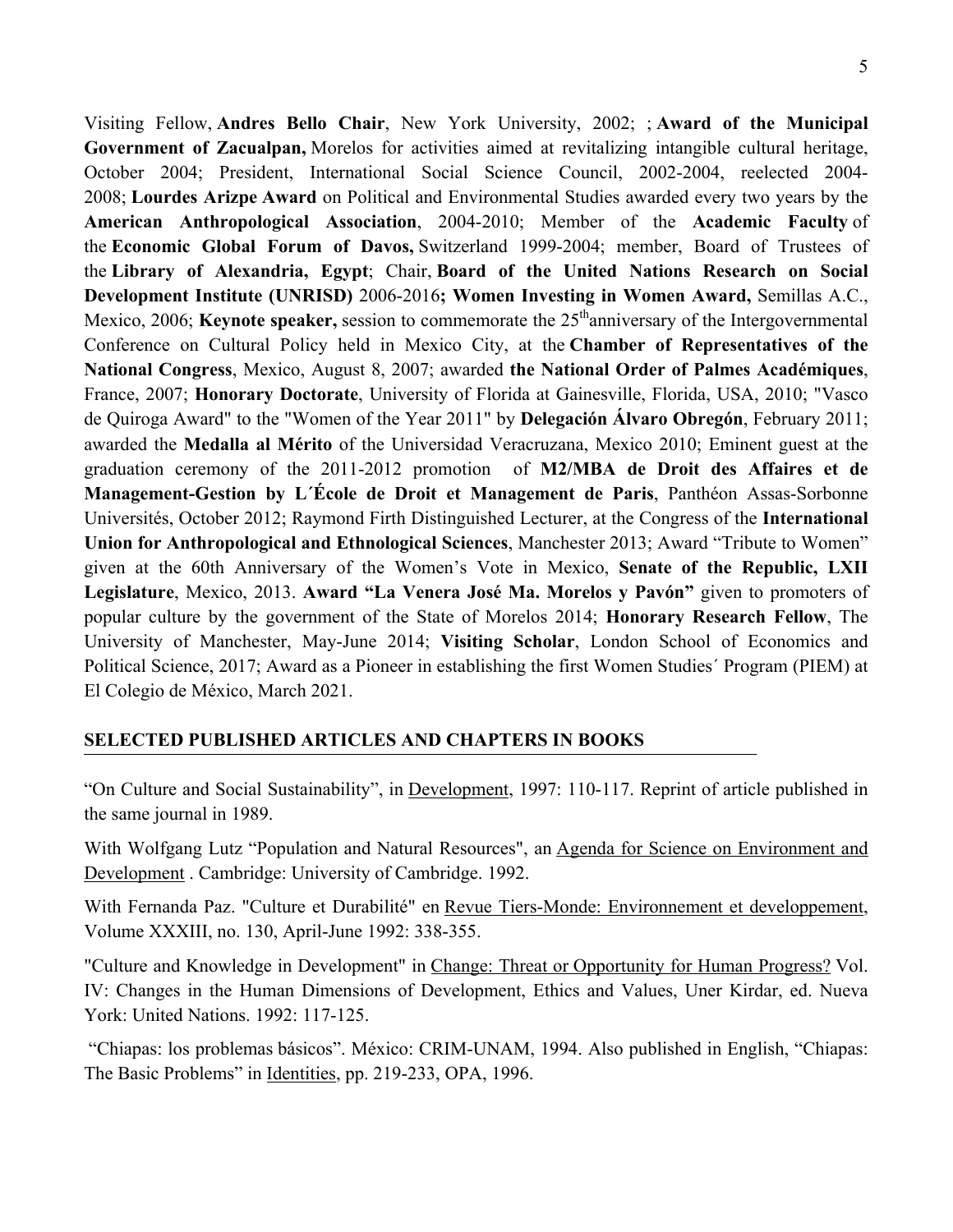"Cultural Heritage and Globalization" in Conservation, Los Angeles: Getty Conservation Institute. 2001.

 "The Intellectual History of Culture and Development Institutions" in Culture and Public Action. Stanford, California: Stanford University Press (World Bank), 2002:163-185.

 "Migration and culture: symbolic networks of the future" in Los Retos cuturales de México, L. Arizpe, coord. México: Miguel Ángel Porrúa. 2004.

"The Ritual and the Promise: Why People Value Social Ritual" in Beyond Price: In Search of Cultural Value, M.Hutter and D. Throsby. Cambridge University Press. 2005.

"Introducción"; "El Simulacro de la Guerra de Independencia en Chilacachapa";"La Toma de la Alhóndiga de Granaditas en Morelos"; "Acatempan: el abrazo de la palabra hermana en Guerrero; "Conmemoración de la Promulgación del Plan de Ayala en Villa de Ayala, Morelos" in Patrimonio cultural cívico: la memoria política como capital social, Miguel Ángel Porrúa, UNAM, LXI Legislatura Cámara de Diputados May 2011.

**"**Mexicanos en la era global", in Revista de la Universidad de México, October 2011.

"Comment parvenir à un consensus. La Commission international sur la culture et le développement de la Convention de 2003" in Gradhiva, Revue d'anthropologie e d'histoire des arts, number 18, December 2013.

"En todo umbral y fisura social en México, siempre flores". In: Siempre flor y canto: El uso de las flores en el patrimonio cultural inmterial. CRIM-UNAM, Miguel Ángel Porrúa Morelos and Ministry of Culture, of Morelos. December, 2014.

"La reconfiguración de las danzas mexicanas y la libertad cultural", in: Renovación y futuro del Patrimonio Cultural Inmaterial en México, Cristina Amescua, Lourdes Arizpe (coords.) CRIM/UNAM. March, 2017.

"Los Estudios sobre medio ambiente hechos en la antropología de México", (accepted for publication 2019) in the book: "La Antropología hecha en México", Colegio de Etnólogos y Antropólogos de México. In print.

# **DVD Production**

**DVD (Coordinator)** Mexican Intangible Cultural heritage, 2006**.**

**DVD: (Coordinator)** Representaciones de la Independencia y la Revolución: el patrimonio cultural cívico de los pueblos de México, CRIM-UNAM, 2010.

**Webpage:** Patrimonio Cultural Inmaterial CRIM-UNAM: http://apci-crim.com.mx/. CRIM/UNAM, Cuernavaca, Morelos. 2012.

**DVD (Coordinator of fieldwork**) to produce an archive of 24 ethnographic films on the intangible cultural heritage of the State of Morelos, Mexico. 2008-2018.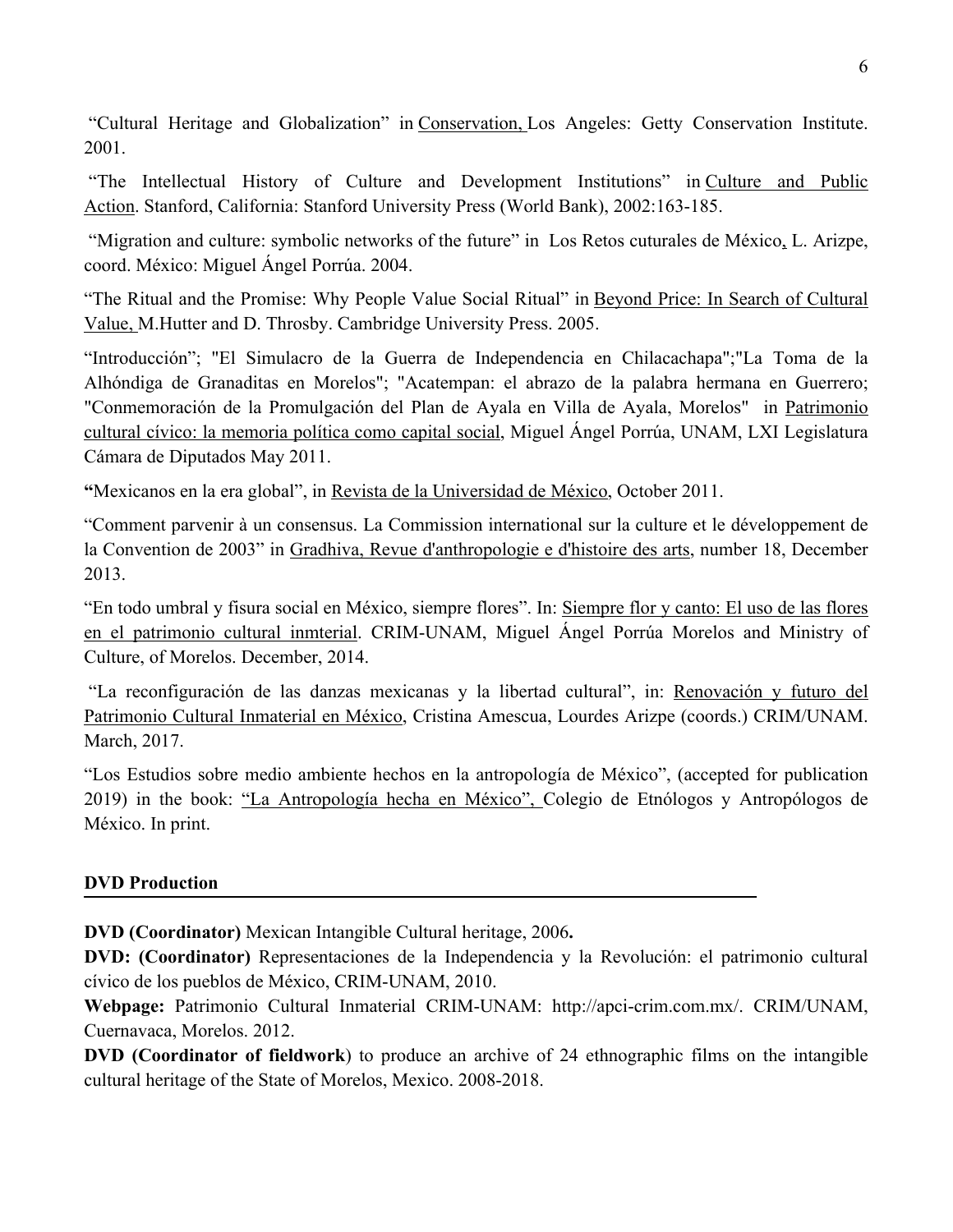**DVD (Coordinator)** "**Intangible: El Patrimonio vivo en Morelos**, 10 videos. Co-produced by CRIM/UNAM; UNESCO Chair on Intangible Cultural Heritage and Cultural Diversity; Instituto de Radio y Televisión de Morelos and Macario Producciones. 2013-2015.

## **EDITORIAL BOARDS (Selected)**

**Founder Nueva Antropología, 1978**, (Mexico); **founder Revista Fem, 1975**,(Mexico); **Editorial boards of: Revista de Estudios Rurales Latinoamericanos, 1977-82,** (Colombia); **Signs: Women in Culture and Society**, 1978-80 (University of Chicago, U.S.A.); **Latin American Research Review**, 1980-82, (U.S.A.); **Journal of Latin American Studies**, 1980-84 (U.K.); **Nexos**, 1982- (Mexico); **México Indígena**, 1985-89, (Mexico); **Journal of Urban Anthropology**, 1984- (U.S.A.); **Mexican Studies/Estudios Mexicanos**, 1984-88, (U.S.A.); Publication Committee, **UNESCO Publishing**, 1994-98; Advisory Committee, **Anuario Social Político de América Latina y el Caribe**, FLACSO, 1997-1998; Advisory Committee, **U.N. History Project**, 2002- ; Advisory Committee, **United Nations Development Program, Human Development Report**, 1992-2004; Editorial Board, **Development** (Sage Publications), 1998- ; Editorial Advisory Board**, International Human Development and Capabilities**, 2008-2014.

## **TEACHING COURSES (Selected)**

- **"Women, migration and rural development"** in M.A. Program, Rutgers University, 1987.
- **"Culture, Diversity and Globalization"** Ph.D. Program, El Colegio de Mexico, 2001.
- **"Culture, Economy and Logos"** Master´s Degree Program, New York University, 2002.
- **"The Cultural Impact of Mexican Migration to the United States**", School of Political and Social Science, National University of Mexico, 2002.
- **"Culture, Politics and Globalization"**, Ph.D Program, Faculty of Political and Social Sciences Faculty, National University of Mexico. 2002-.
- Diploma Course on **"Cultural Interactivity and Global Processes"**. Crim, National University of Mexico, 2003-2004.
- "**Anthropology, culture and globalization"**, Ph.D. Program, Institute of Anthropological Research, National University of Mexico, 2005.
- **"Culture, international relations and globalization"**, Ph.D. Program, School of Political and Social Science, National Autonomous University of Mexico (UNAM), 2007-2018.
- Diploma Course on **"Cultural Diversity, Intangible Heritage and Communication"**, CRIM-UNAM, Cuernavaca, Mexico, August-December 2013-2016.